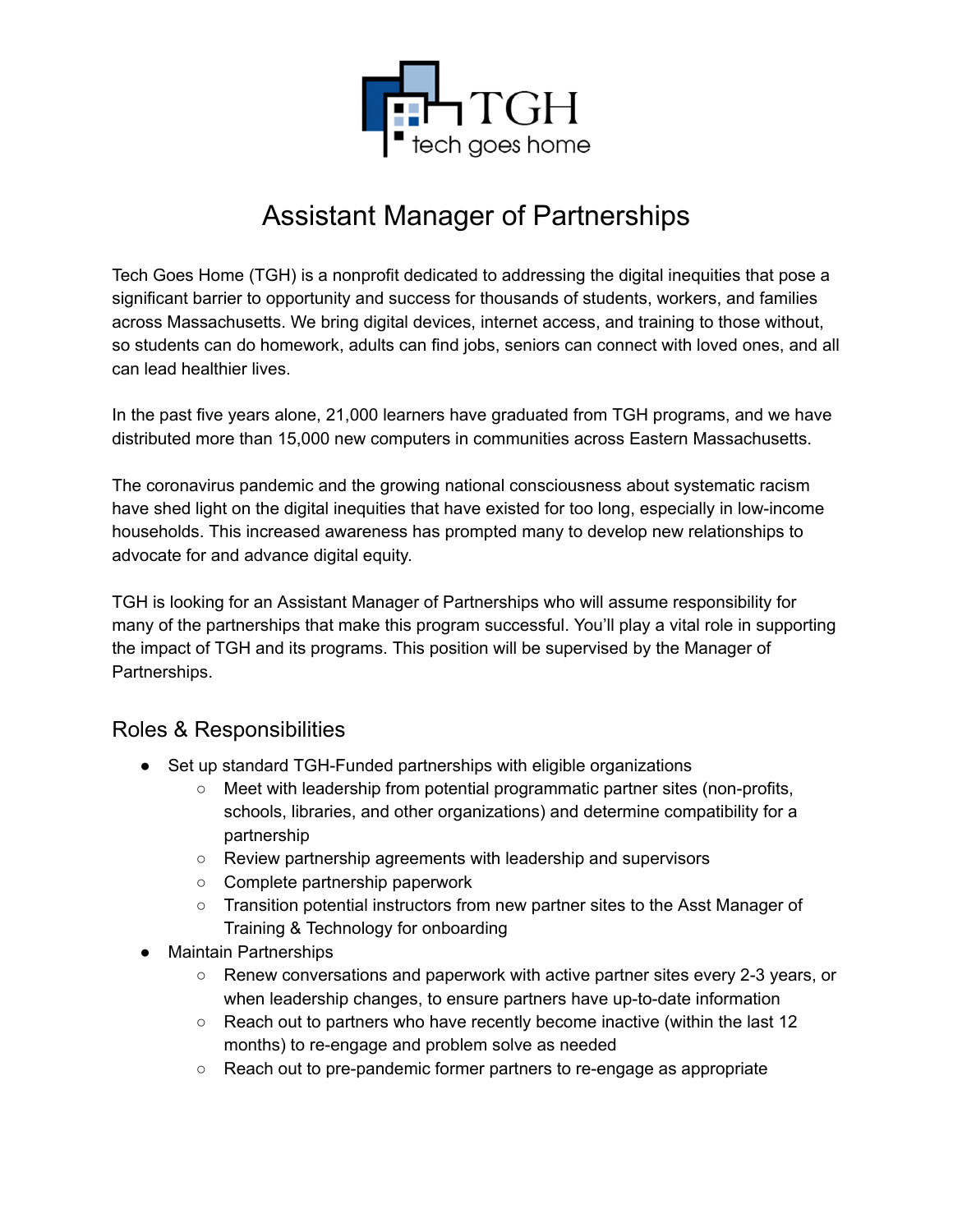

- Work with partners to facilitate integration of TGH model into their organization's existing services and programs, with the goal of amplifying their work by incorporating TGH's model
- Support the Partnership Team (Manager of Partnerships, Development Manager, Director of Programs, and Chief Program Officer) with
	- Fee-for-service, special partnerships, and additional partnership initiatives as needed
	- Creating and implementing new systems for partnerships
	- Partnership pilots and expansions
- Support the Program Team by participating in
	- Quarterly course approvals
	- Meetings to give feedback, requests, and suggestions to partner site instructors and supervisors, particularly when issues arise
	- Instructor orientations or presentations as needed
- Manage Partnership Data
	- Update and maintain the Salesforce database with accuracy and timeliness
	- Collect and present quantitative and qualitative metrics to evaluate the success and impact of each partnership
- **General Duties** 
	- Participate in internal and external meetings, presentations, conferences, events, etc. as needed
	- Ensure best practices and standard operating procedures are implemented
	- Recommend improvements to increase program operational efficiency and effectiveness
	- Find authentic and appropriate ways to learn from partners to impact program improvements and growth

## Experience

In addition to personal qualities like resourcefulness, dedication, attention to detail, and a sense of humor, candidates should demonstrate the following:

- A strong commitment to the mission of TGH and a passion for helping people improve their lives
- Two years minimum, 3 to 5 years preferred in a professional setting
- Previous experience in maintaining systems, organizing materials, tracking and meeting deadlines
- Effective, efficient, and detail-oriented project management skills
- Public speaking, facilitation, training or teaching skills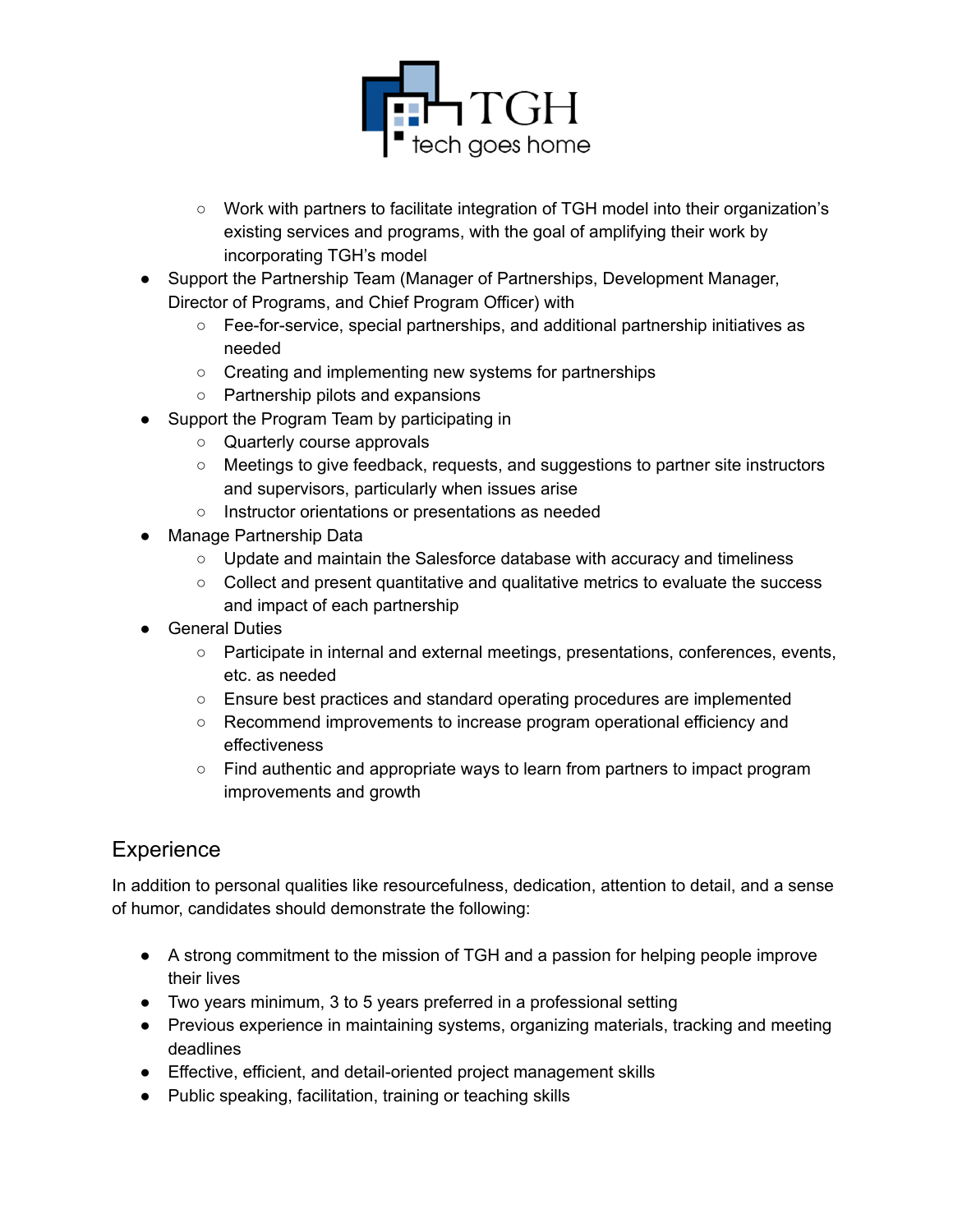

- Excellent written and oral communication skills
- Superior organizational skills and an aptitude for managing both the small details and a big vision
- The ability to self-direct and balance short-and long-term needs in a fast-paced work environment while maintaining outstanding customer service and relationship management skills
- High degree of skill coordinating workflows through various platforms (Google Suite, Salesforce, FormAssembly, or similar)
- A roll up your sleeves attitude where all work is valued and all constituents are treated with patience and respect
- Ability to quickly learn new technologies
- While the COVID-19 crisis continues, the ability to work from home, independently organizing one's time, meeting deadlines, and taking initiative
- Knowledge of a second language a plus (Mandarin, Arabic, Spanish, Haitian Creole)
- A positive attitude and robust sense of humor goes a long way!

#### Compensation and Benefits

TGH strives to offer competitive salaries and benefits, within the nonprofit field. Paid time off, generous benefits, and a commitment to work/life balance are standard. [Click here to learn more about benefits.] Professional development is guaranteed as you learn about the workings of a small, rapidly growing nonprofit. At this time, some TGH staff are working from home, some are working within a shared workspace in Boston's Back Bay, or both (hybrid). Salary range: \$55,000 - \$65,000.

TGH is an equal opportunity employer and all qualified applicants will receive consideration for employment without regard to race, color, religion, sex, sexual orientation, gender identity, national origin, disability status, protected veteran status, or any other characteristic protected by law. TGH is committed to building a diverse staff and strongly encourages women and people of color to apply.

Folx who are queer, trans, non-binary, Black, Indigenous, people of color, disabled, parents, are/have been system-impacted, are immigrants, and anyone who has experienced systemic oppression and/or gender-based violence are encouraged to apply.

Consistent with its duty to provide and maintain a workplace that is free of recognized hazards Tech Goes Home, Inc has adopted this COVID-19 vaccine policy to help safeguard the health and well-being of employees and their families; our partners and visitors; others who spend time in our facilities; and the community from infectious conditions that may be mitigated through an